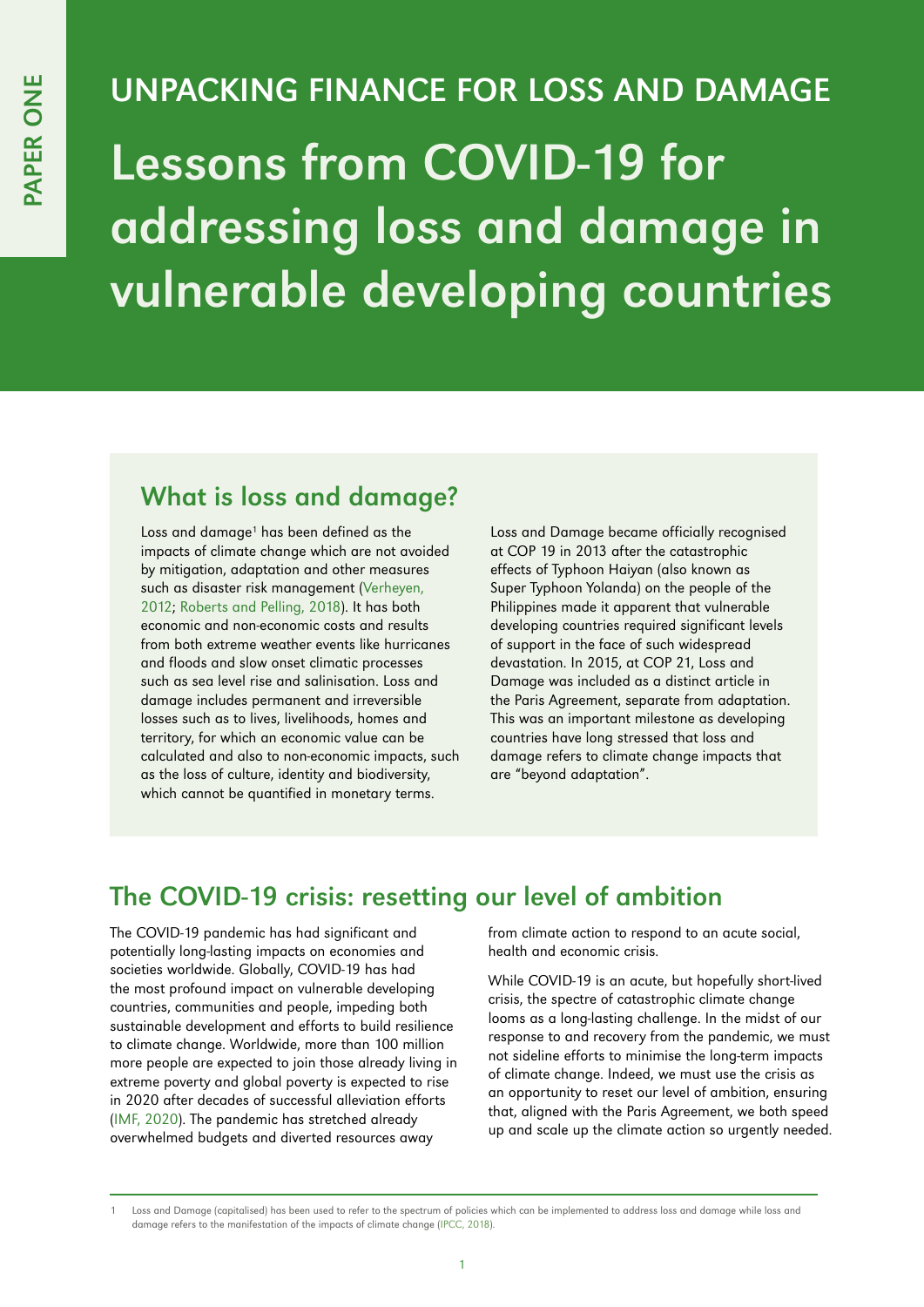### Strengthening international solidarity to address global challenges

In most parts of the world, the most vulnerable people, communities and countries are already experiencing significant loss and damage from climate change impacts. As the pandemic has raged, the climate crisis has not abated even if the attention of the world's media has been consumed with COVID-19. Severe impacts of climate change have continued resulting in billions of dollars in losses and damages. In early April 2020, Cyclone Harold hit Vanuatu causing widespread damage, leaving up to 90 percent of the population homeless. In late May, [Cyclone Amphan](https://www.theguardian.com/global-development/2020/jun/03/fighting-cyclones-and-coronavirus-how-we-evacuated-millions-during-a-pandemic) crashed into India and Bangladesh, two countries that had been hit hard by the pandemic. In Bangladesh, the cyclone resulted in [13 billion USD](https://www.theguardian.com/global-development/2020/jun/03/fighting-cyclones-and-coronavirus-how-we-evacuated-millions-during-a-pandemic) in loss and damage to infrastructure alone. This came as the country was experiencing the economic toll of the global response to COVID-19 which has had significant repercussions for the [garment industry](https://www.careinternational.org.uk/what-impact-covid-19-global-garment-industry) - among other sectors. Meanwhile, in East Africa above average rainfall throughout 2020 has resulted in widespread flooding forcing more than [1.5 million people](https://www.bbc.co.uk/news/world-africa-54433904) to leave their homes.

One of the greatest lessons of the response to COVID-19 is the importance of solidarity at all levels to support the most vulnerable cope with and recover from a crisis. Early in the pandemic, the UN Secretary General stressed the importance of global solidarity and international cooperation in the response to and recovery from COVID-19 [\(UNESC,](https://sustainabledevelopment.un.org/content/documents/26158Final_SG_SDG_Progress_Report_14052020.pdf)  [2020](https://sustainabledevelopment.un.org/content/documents/26158Final_SG_SDG_Progress_Report_14052020.pdf)). In March of 2020 the UN Conference on Trade and Development (UNCTAD) estimated that 2.5 trillion USD would need to be mobilised to help developing countries respond ([UNCTAD, 2020](https://unctad.org/news/un-calls-25-trillion-coronavirus-crisis-package-developing-countries)). In May of 2020 the UN launched the [Financing for](https://www.un.org/en/coronavirus/financing-development)  [Development in the Era of COVID-19](https://www.un.org/en/coronavirus/financing-development) initiative ([UN,](https://www.un.org/sites/un2.un.org/files/part_i-_executive_summary_menu_of_options_financing_for_development_covid19.pdf)  [2020](https://www.un.org/sites/un2.un.org/files/part_i-_executive_summary_menu_of_options_financing_for_development_covid19.pdf)). Under the leadership of Canada and Jamaica, six discussion groups were established on issues relevant to financing development during and after the pandemic. Each discussion group was led by at least two UN member states and engaged a range of relevant stakeholders [\(Ellmers, 2020](https://www.globalpolicy.org/images/pdfs/Briefing_1220_FSD_Covid-1.pdf)). The process has seen unprecedented levels of engagement from heads of states and government as well as the heads of the International Monetary Fund (IMF), World Bank and the Organisation for Economic Cooperation and Development - who traditionally have not actively engaged in UN processes (Ibid).

This level of global solidarity is urgently needed to coordinate an international effort to ensure that vulnerable developing countries have the support they urgently need, including finance, technology and capacity, to address loss and damage arising from the impacts of climate change. Ensuring a healthier, safer and more resilient world will require a coordinated, international effort that is sustained over the coming decades. The need for a revived global solidarity to finance efforts to address loss and damage in vulnerable developing countries has broad and growing support, including at high levels. The UN Special Rapporteur on human rights and the environment has stressed the need for states to establish at least one new financing mechanism to address loss and damage [\(UN General Assembly,](https://documents-dds-ny.un.org/doc/UNDOC/GEN/N19/216/42/PDF/N1921642.pdf?OpenElement)  [2019](https://documents-dds-ny.un.org/doc/UNDOC/GEN/N19/216/42/PDF/N1921642.pdf?OpenElement)). Calls for a global fund or facility on Loss and Damage are on the rise [\(Richards and Schalatek,](https://www.boell.de/sites/default/files/loss_and_damage_finance_paper_update_16_may_2017.pdf)  [2017;](https://www.boell.de/sites/default/files/loss_and_damage_finance_paper_update_16_may_2017.pdf) [Climate Action Network, 2018](https://unfccc.int/sites/default/files/resource/CAN Loss and Damage Submission_ 022018.pdf); [Richards et](https://www.stampoutpoverty.org/live2019/wp-content/uploads/2019/06/CDT_guide_web23.pdf)  [al., 2018;](https://www.stampoutpoverty.org/live2019/wp-content/uploads/2019/06/CDT_guide_web23.pdf) [Hirsch et al., 2019;](https://www.lutheranworld.org/sites/default/files/2019/documents/climatefinance_lossdamage.pdf) [Schäfer and Künzel,](https://www.germanwatch.org/sites/germanwatch.org/files/Policy Briefing_Steps towards closing the Loss%26Damage finance gap_0.pdf)  [2019](https://www.germanwatch.org/sites/germanwatch.org/files/Policy Briefing_Steps towards closing the Loss%26Damage finance gap_0.pdf); [UN General Assembly, 2019\)](https://documents-dds-ny.un.org/doc/UNDOC/GEN/G19/355/14/PDF/G1935514.pdf?OpenElement) as vulnerable developing countries are increasingly overwhelmed by both extreme weather events and slow onset climatic processes.

International solidarity has been catalysed and harnessed to address global challenges in the past, including to support the world's most vulnerable developing countries. In 2002, started by champions of global public health, the [Global Fund](https://www.theglobalfund.org/en/) to Fight AIDS, Tuberculosis and Malaria was established to expedite the end of these killer diseases. Nearly 50 billion USD has been raised thus far with an average of 4 billion USD a year invested in public health initiatives in more than 100 countries. Most of the Global Fund's [funding](https://www.theglobalfund.org/en/replenishment/) (92 percent) comes from governments - with over 80 countries having contributed thus far. The Global Fund sets a precedent for a coordinated, international effort to address a global challenge that has the most significant impact on vulnerable developing countries.

We propose that such a fund or facility must equally be set up to address loss and damage, targeted to those countries most impacted by climate change. This international solidarity facility on loss and damage would be made up of both public, private and innovative sources of finance and would represent substantial support to those most vulnerable and exposed to climate change impacts, yet least responsible for them, ensuring the human rights of affected populations are protected (see [ActionAid, 2019](https://actionaid.org/news/2019/market-mechanisms-loss-and-damage-climate-finance-fail-human-rights-test)).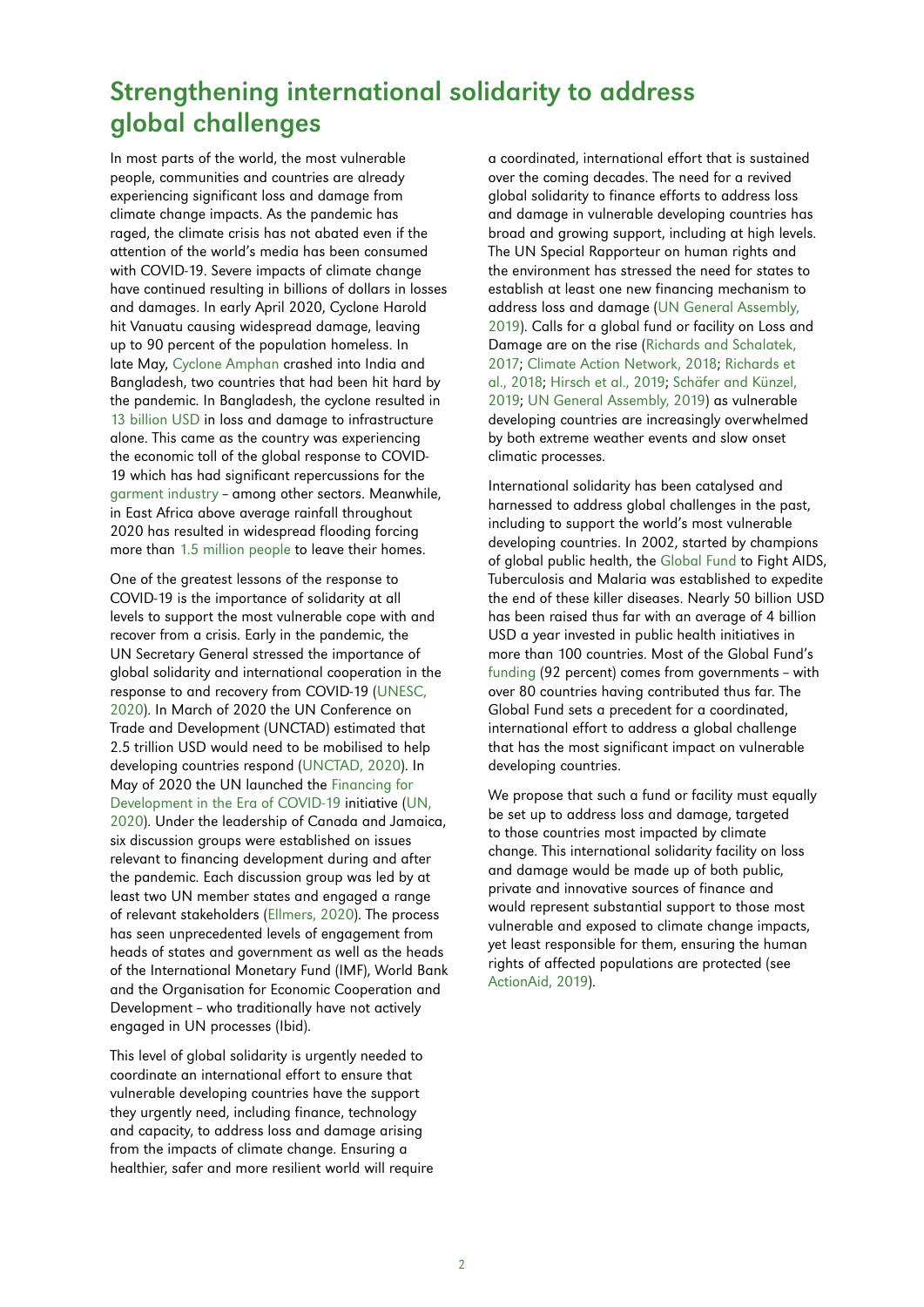#### Harnessing finance to fund an international solidarity facility on loss and damage

Another lesson from the COVID-19 crisis is that we can address huge global challenges. During the pandemic, resources have been created and mobilised when needed. In March of 2020 the [UN Conference](https://unctad.org/news/un-calls-25-trillion-coronavirus-crisis-package-developing-countries)  [on Trade and Development](https://unctad.org/news/un-calls-25-trillion-coronavirus-crisis-package-developing-countries) (UNCTAD) called for 2.5 trillion USD to be mobilised to help developing countries respond to COVID-19 ([UNCTAD, 2020](https://unctad.org/news/un-calls-25-trillion-coronavirus-crisis-package-developing-countries)). At the beginning of the global pandemic, in April 2020, the IMF announced that it had already secured 1 [trillion USD](https://www.imf.org/en/News/Articles/2020/04/07/sp040920-SMs2020-Curtain-Raiser) in lending capacity to begin meeting the demands. By October of 2020, countries had taken fiscal action amounting to 12 trillion USD to respond to the pandemic - which amounts to nearly 12 percent of global GDP ([IMF, 2020\)](https://www.imf.org/en/Publications/FM/Issues/2020/09/30/october-2020-fiscal-monitor#Full%20Report%20and%20Executive%20Summary). A similar effort could also be taken to mobilise funding to address loss and damage, targeted to support the most vulnerable developing countries. The recovery from COVID-19 must also build the resilience of vulnerable developing countries and better enable them to address loss and damage in the long-term.

Scaling up support to developing countries to finance their efforts to address loss and damage is pragmatic and will help create a safer, more resilient world. Implementing measures to ensure that vulnerable people, communities and countries are equipped to prepare for and address loss and damage in the

long-term will provide global benefit in helping to stabilise political, economic and social systems. This will help countries, communities and people build resilience and limit climate-induced displacement and distress migration. While some may argue that developed countries are "tapped out" given the cost of their domestic responses to COVID-19, the first report by the [Financing for Development in the Era](https://www.un.org/en/coronavirus/financing-development)  [of COVID-19 and Beyond](https://www.un.org/en/coronavirus/financing-development) initiative contains a menu of over 200 options for financing development in developing countries both during and in the aftermath of the pandemic ([UN, 2020](https://www.un.org/en/coronavirus/financing-development)). This indicates that resources are available to finance efforts to address loss and damage in vulnerable developing countries. Many of the options identified in the report can be used to both support sustainable development and address loss and damage, which are inextricably linked. Given that loss and damage also impedes both development and efforts to build resilience, it is illogical not to invest in addressing loss and damage. In addition, if developing countries are forced to devote their own resources to addressing impacts of loss and damage, their efforts in respect of mitigation and adaptation are put in jeopardy and will almost certainly be delayed.

#### How much funding is needed to address loss and damage?

The projected economic cost of loss and damage by 2030 has been estimated to be 400 billion USD a year by one study [\(Baarsch et al., 2015](https://oxfamilibrary.openrepository.com/bitstream/handle/10546/582427/rr-impacts-low-aggregate-indcs-ambition-251115-en.pdf;jsessionid=C2BF26E9CF0705630671F3821B7C7AE9?sequence=1)) and between 290 and 580 billion USD in another (Markandya and Gonález-Eguino, 2018) in developing countries alone. By 2050 the economic cost of loss and damage in developing countries is estimated to be between 1,132 and 1,741 billion USD [\(Markandya and Gonález-](https://link.springer.com/book/10.1007%2F978-3-319-72026-5)[Eguino, 2018\)](https://link.springer.com/book/10.1007%2F978-3-319-72026-5) and between 1 to 1.8 trillion USD ([Baarsch et al., 2015](https://oxfamilibrary.openrepository.com/bitstream/handle/10546/582427/rr-impacts-low-aggregate-indcs-ambition-251115-en.pdf;jsessionid=C2BF26E9CF0705630671F3821B7C7AE9?sequence=1)). This does not include the cost

of non-economic loss and damage such as the loss of culture, biodiversity and ecosystem services - as well as the untold psychological and mental costs that climate change impacts bring - for which very little funding is available [\(Schäfer and Künzel, 2019](https://www.germanwatch.org/sites/germanwatch.org/files/Policy Briefing_Steps towards closing the Loss%26Damage finance gap_0.pdf)). The economic costs of addressing loss and damage will likely be even greater given the impacts of COVID-19 on economies and societies and the resulting set-back to sustainable development efforts in vulnerable developing countries.

#### Where should support for vulnerable developing countries to address loss and damage come from?

If between 290 and 580 billion USD is needed annually by 2030 to address loss and damage in developing countries alone, we must start scaling up finance for Loss and Damage today. We suggest a commitment from developed countries to begin immediately with the provision of "fast start" loss and damage finance of USD 75 billion between 2020 and 2023 with the goal to scale up financing in order to provide at least 150 billion USD a year by 2030 for vulnerable developing countries to address loss and damage from public sources. This is ambitious, certainly, given

historical levels of climate finance provision. However, the response to COVID-19 has demonstrated that it is entirely possible to mobilise substantial sums quickly. Moreover, previous efforts to catalyse global solidarity have set a precedent for how additional funding can be channeled to those who need it most to meet urgent global challenges.

The 150 billion USD a year by 2030 from public sources for addressing loss and damage is above and beyond finance provided for adaptation. This would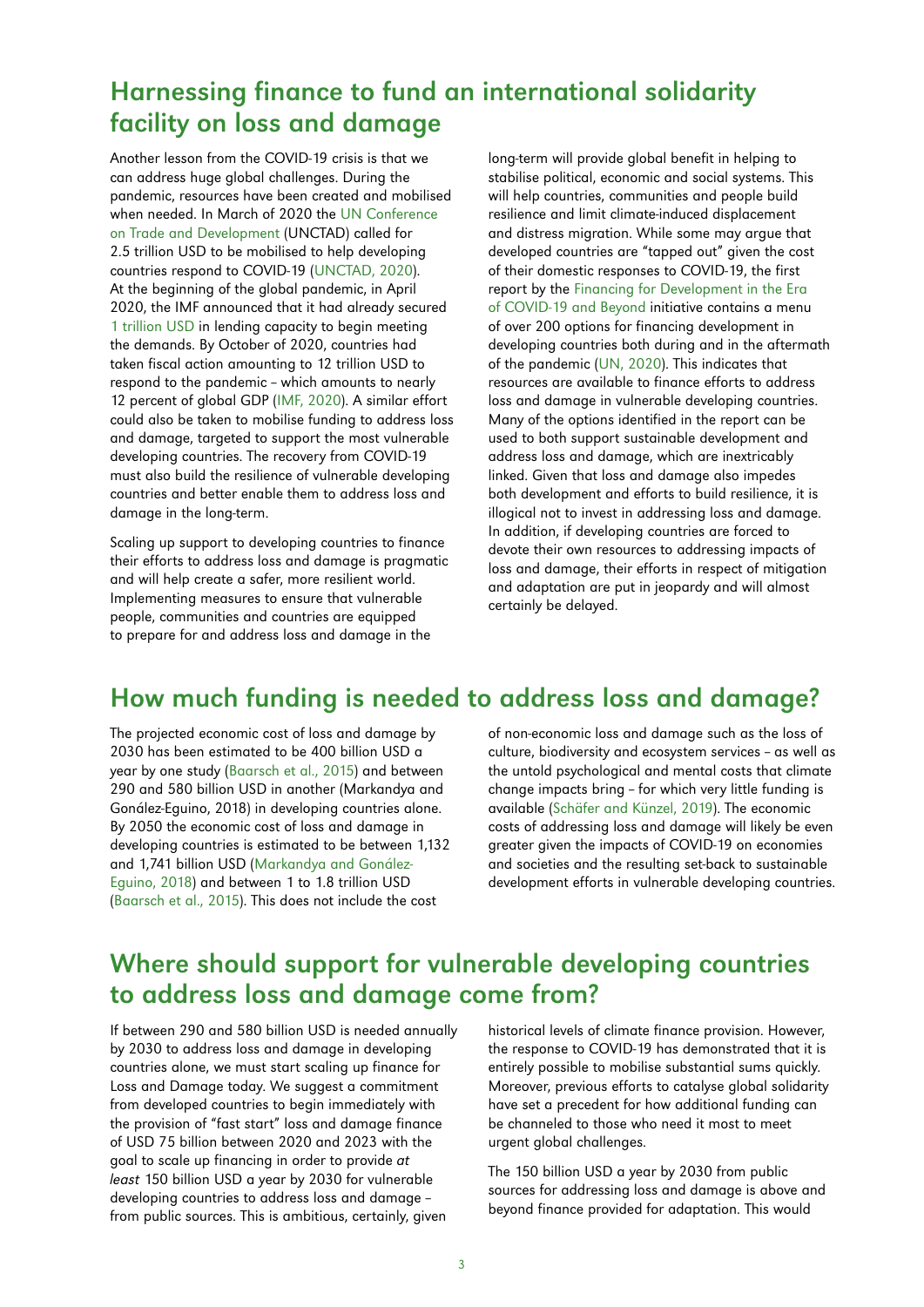be integrated into the new finance goal under the UNFCCC, to come into effect from 2025. This level of support is commensurate with developed countries obligations as part of a global commitment to keep global average warming to below 2°C and ideally, 1.5°C. With higher emission trajectories, the costs of addressing loss and damage in vulnerable developing countries will be much greater. The majority, if not all, of this finance must be provided in the form of grants, particularly for countries that have been deemed highly vulnerable such as the least developed countries (LDCs) and the small island developing states (SIDS).

We would propose that, additionally, at least 150 billion USD a year would be mobilised, from alternative and innovative sources, the most promising of which are described below. The funding raised by these and other innovative sources of finance could be channeled to vulnerable developing countries through an international solidarity facility on Loss and Damage. Vulnerable developing countries have already articulated the types of actions for addressing loss and damage that they require finance for.

#### Special Drawing Rights

[Special Drawing Rights](https://www.imf.org/en/About/Factsheets/Sheets/2016/08/01/14/51/Special-Drawing-Right-SDR) (SDRs) are foreign exchange reserve assets, units of account rather than a currency, which are maintained by the IMF. SDRs are the potential to claim on the currency of IMF members and can be exchanged for these currencies to create liquidity. At the beginning of the pandemic UNCTAD proposed that 1 trillion USD could be mobilised through SDRs ([UNCTAD, 2020](https://unctad.org/news/un-calls-25-trillion-coronavirus-crisis-package-developing-countries)) though others have proposed that 2 trillion USD could be raised through this modality [\(Ghosh, 2020\)](https://www.gi-escr.org/blog/the-imf-role-in-preventing-a-human-rights-catastrophe-the-crying-need-for-a-new-sdr-issue). Most IMF member states support an issuance of 1 trillion USD in SDRs and with support of the new US administration, the proposal could be adopted (Ellmers, 2020). A [report](https://www.globalpolicy.org/images/pdfs/Briefing_1220_FSD_Covid-1.pdf) by the Global Policy Forum and partners outlines a roadmap for how SDRs could benefit vulnerable developing countries, which includes developed countries allocating their SDRs to developing countries (see: [Ellmers, 2020](https://www.globalpolicy.org/images/pdfs/Briefing_1220_FSD_Covid-1.pdf)). A recent report on the resilience and just recovery from COVID-19 proposes that along with a new and sizeable allocation of SDRs developed countries could also reallocate their unused SDRs to developing countries ([Voltz et al., 2020\)](https://www.boell.de/sites/default/files/2020-11/Debt-Relief-for-a-Green-and-Inclusive-Recovery-report.pdf?dimension1=division_ip). When combined with debt relief (see below) and the mobilisation of new capital, SDRs would free up fiscal

### Subsidies

In 2015, the world spent US\$ 4.7 trillion on fossil fuel subsidies, growing to US\$ 5.2 trillion in 2017 or 6.5% of GDP. According to Dr Edward Cameron, by redirecting "fossil fuel subsidies as part of [post-Covid] stimulus, we could cut global carbon emissions by 28% and increase government revenue by 3.8 % of GDP." Currently, developed countries continue to pay significant subsidies to fossil fuel producers despite commitments to reduce them. There are five types of fossil fuel subsidies which are indicated below with the average sums that G-20 countries spend as well as the share of total support for 2017-19 ([Geddes et](https://www.iisd.org/system/files/2020-11/g20-scorecard-report.pdf)  al., [2020\)](https://www.iisd.org/system/files/2020-11/g20-scorecard-report.pdf).

■ Direct budget transfers, consisting of payments made directly to consumers or producers of fossil fuels: 25 billion USD (4 percent);

space to respond to and recover from COVID-19 in the short-term and build resilience to climate change in the longer-term (Ibid).

The role of SDRs in scaling up the level of finance available for climate action was raised in 2010 in a report by ActionAid (see: [ActionAid, 2010\)](http://environmentportal.in/files/sdr_for_climate_finance.pdf). There is a precedent for the use of SDRs in times of crisis. Most recently they played a role in responding to the global financial crisis in 2009 when 250 billion USD in SDRs were issued in a special allocation [\(Ellmers, 2020\)](https://www.globalpolicy.org/images/pdfs/Briefing_1220_FSD_Covid-1.pdf). Climate change has already been conceptualised as a global challenge. Financial tools like SDRs could therefore be extended towards efforts to address loss and damage. This would require unprecedented levels of global solidarity on climate change, but the pandemic has demonstrated that this is possible. Lessons from the [Financing for Development in the](https://www.un.org/en/coronavirus/financing-development)  [Era of COVID-19 and Beyond](https://www.un.org/en/coronavirus/financing-development) initiative could be drawn upon to strengthen the global effort to address loss and damage in vulnerable developing countries and SDRs could be issued and allocated to support this effort.

- Tax expenditure: tax breaks and reliefs offered to those consuming or producing fossil fuel (for example, additional tax relief on investments): 79 billion USD (29 percent);
- Price support: below-market prices regulated on behalf of consumers: 172 billion USD (29 percent);
- Public finance: loans and quarantees at market and below-market price: 51 billion USD (9 percent);
- State-owned enterprise (SOE) investment: support for SOEs in fossil fuel production: 257 billion USD (44 percent).

Governments should phase out and redirect fossil fuel subsidies. If redirected, a 4 percent decrease annually in fossil fuel subsidies by G-20 countries could raise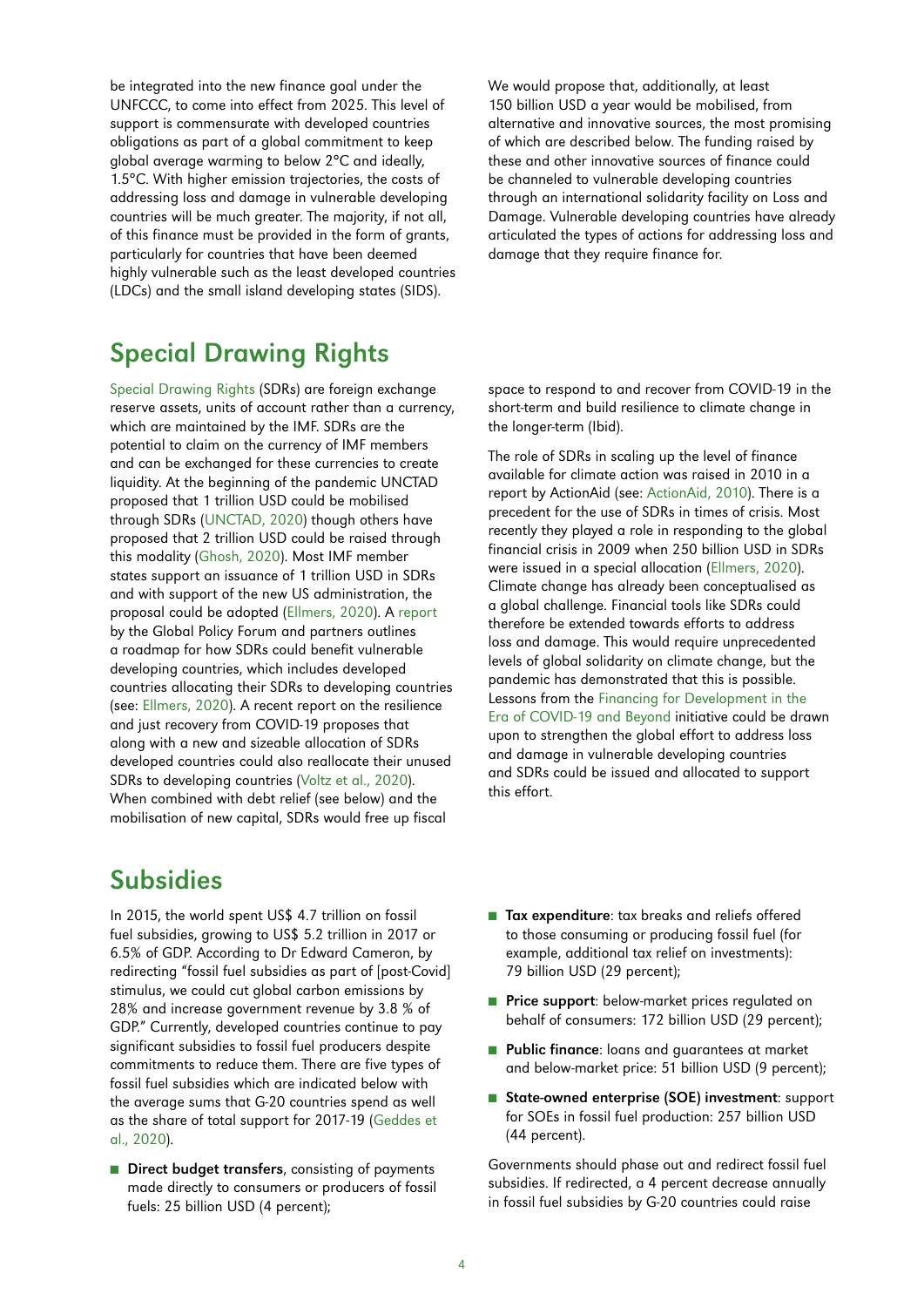245 billion USD to support efforts to address loss and damage between now and 2030.

In 2016 G-7 countries committed to ending fossil fuel subsidies by 2025. An analysis by Action Aid

#### Financial Transactions Tax

Finance for addressing loss and damage could be raised through a financial transactions tax (FTT) on financial trades including stocks, bonds and derivatives ([Climate Action Network, 2018\)](https://unfccc.int/sites/default/files/resource/CAN Loss and Damage Submission_ 022018.pdf). The FTT has pedigree and provenance appearing in Keynes's General Theory and developed (particularly in respect of the taxation of currency trades) by Nobel prize-winning economist, James Tobin. First emerging in the 17th century, the stamp duty - a fee for receiving a stamped document officially granting legal title or ownership rights over a purchase - predates income tax.

Over the last ten years, the FTT has been introduced in a number of states, including France, Italy, Spain, Tanzania and Kenya. The nature of these FTTs, whilst robust in respect of tax capture, has been unambitious in terms of scope, limited for the most part to transactions in the shares of large companies. A regional European FTT is currently under negotiation and the Robin Hood Tax Campaign found that if G-7 countries ended fossil fuel subsidies this would free up 101 billion USD by 2026 [\(Action Aid, 2020\)](https://actionaid.org/news/2020/climate-ambition-summit-glaring-gap-support-global-south).

along the same lines, which would add Germany, Austria and Portugal to the family of FTT countries, which already include the UK, India and South Africa.

A more comprehensive taxation of financial trades offers the prospect of a sizable new income stream which could be used to address loss and damage. Due to the enormous sums traded in financial markets, levying a modest charge on transactions of not only equities but also bonds and derivatives has the potential to raise tens of billions a year in additional revenue. With the addition of foreign exchange - the largest market in the world currently standing at a staggering 6.6 trillion USD a day ([BIS, 2019\)](https://www.bis.org/statistics/rpfx19_fx.pdf) - income could be as high as 297 billion USD a year ([Spratt](http://www.gci.org.uk/Documents/Climate_Finance_.pdf)  [and Ashford, 2011](http://www.gci.org.uk/Documents/Climate_Finance_.pdf)). FTTs are progressive in nature with economic incidence falling on financial firms undertaking large quantities of transactions on a daily basis and on high net worth individuals.

#### Climate Damages Tax

The [Climate Damages Tax](https://www.stampoutpoverty.org/climate-damages-tax/) (CDT), also known as the Robin Hood tax on polluters, is a proposal for a charge for each tonne of coal, barrel of oil or cubic litre of gas extracted based on how much  $CO_{2e}$  is embedded in each fossil fuel ([Richards et al., 2018](https://www.stampoutpoverty.org/live2019/wp-content/uploads/2019/06/CDT_guide_web23.pdf)). The CDT could be introduced in 2022, beginning at 5 USD per tonne of  $CO_{2e}$  and would increase by 5 USD per year until 2030 when it would be raised to 50 USD per tonne of  $CO_{2e}$ , increasing by 10 USD each year. The revenue from the CDT would raise an estimated 210 billion USD in the first year, increasing thereafter and would also incentivise the eventual phasing out

of fossil fuels (Richards et al., 2018). The CDT would work with existing systems of payment where fossil fuel companies already pay royalties (or similar) to the states in which they operate. It would tax those benefiting from the extraction of fossil fuels, the main contributor of human induced climate change, and would benefit those countries who are most greatly affected by the impacts of climate change. ActionAid has identified the CDT as the financing mechanism for loss and damage best compliant with human rights [\(ActionAid, 2019\)](https://actionaid.org/news/2019/market-mechanisms-loss-and-damage-climate-finance-fail-human-rights-test).

#### Air Passenger Levy

In 2008, the Group of LDCs in the UNFCCC negotiations proposed an International Air Passenger Adaptation Levy (IAPAL) as a tax on international airfares of up to 6 USD for economy class and up to 62 USD for business or first class [\(Chambwera](https://www.ldc-climate.org/wp-content/uploads/2018/02/LDC-paper-series-17.pdf)  [et al., 2011\)](https://www.ldc-climate.org/wp-content/uploads/2018/02/LDC-paper-series-17.pdf). It was estimated that this could raise between 8 billion and 10 billion USD annually which would be allocated to support adaptation in LDCs and other developing countries ([Legal Response](https://legalresponse.org/wp-content/uploads/2013/09/BP47E-Briefing-Paper-IAPAL-16-July-2013.pdf)  [Initiative, 2013\)](https://legalresponse.org/wp-content/uploads/2013/09/BP47E-Briefing-Paper-IAPAL-16-July-2013.pdf). This proposal was ultimately not taken forward at the time it was initially proposed but has recently been revived. In a recent report to the UN General Assembly, the UN Special Rapporteur on Human Rights and the Environment proposed that

the IAPAL could be used to finance Loss and Damage in vulnerable developing countries [\(UN General](https://documents-dds-ny.un.org/doc/UNDOC/GEN/G19/355/14/PDF/G1935514.pdf?OpenElement)  [Assembly, 2019\)](https://documents-dds-ny.un.org/doc/UNDOC/GEN/G19/355/14/PDF/G1935514.pdf?OpenElement).

There is already a precedent for generating income from this type of taxation following the French-led Air Passenger Levy Initiative. Revenue raised through this aviation tax is channeled directly to UNITAID, hosted at the World Health Organization, which supports efforts to prevent, diagnose and treat HIV/AIDS, tuberculosis and malaria. Since it was established in 2006, UNITAID has raised over 3 billion USD. In 2018/2019 UNITAID invested [1.3 billion USD](https://unitaid.org/annual-report-18-19/) in global health initiatives. UNITAID provides an example of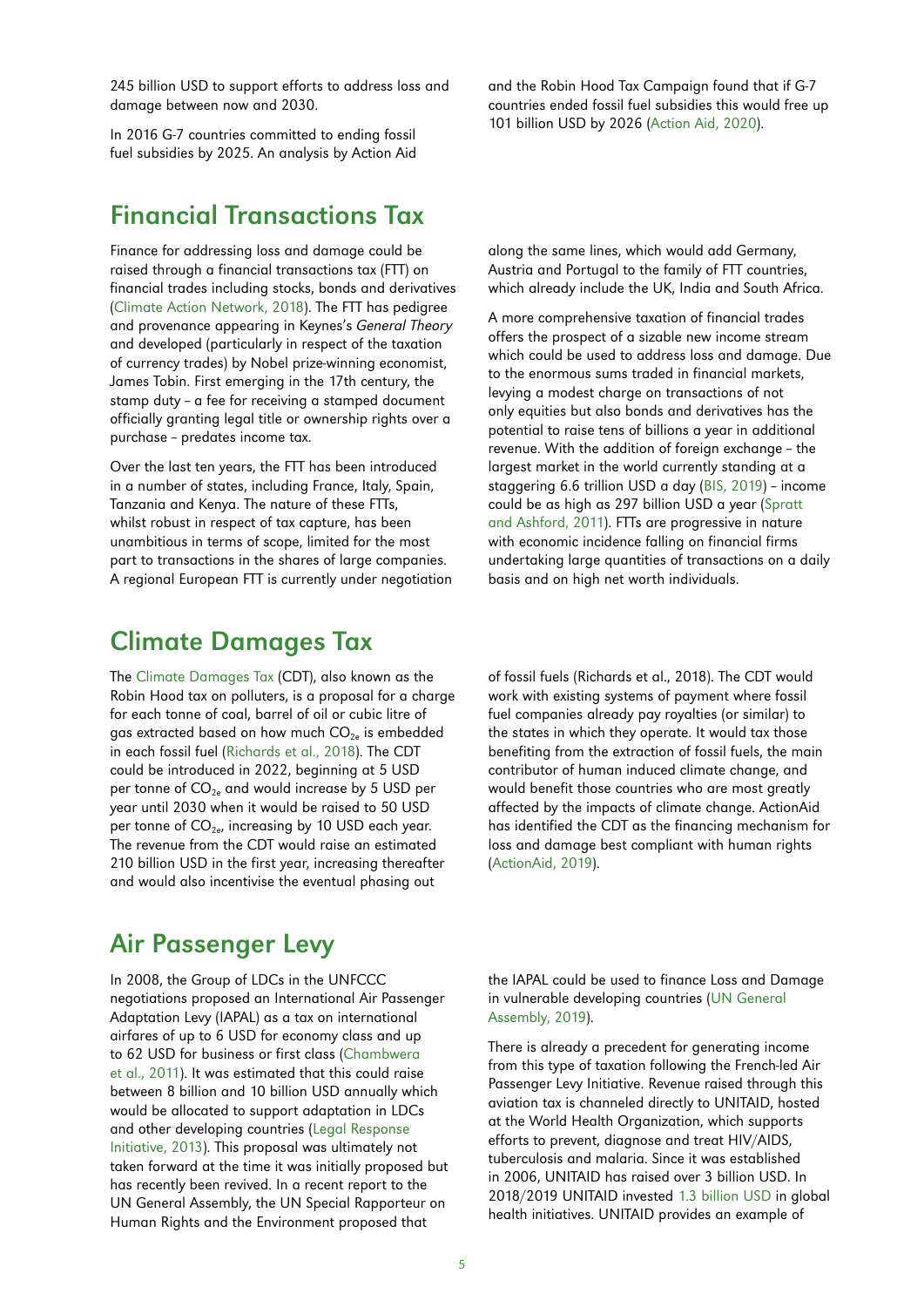national collection of tax revenue which contributes to an international solidarity fund.

In respect of rationale, taxing an activity that contributes greatly to global emissions and using the funds to support efforts to address loss and damage draws a direct line from cause (air travel which increases global emissions) to effect (loss and damage from the impacts of climate change). In terms of the

#### Debt relief

Loans can help countries in times of crisis to address liquidity shortfalls quickly. However, loans can also be unjust and unsustainable and can ultimately keep developing countries in a cycle of poverty, impeding both sustainable development and climate action. Each year 300 billion USD is spent in debt repayments by developing countries ([Eurodad, 2020\)](https://www.eurodad.org/global_week_of_action_on_debt_cancellation) and even before the COVID-19 pandemic 31 countries were in debt crisis [\(Jubilee Debt Crisis, 2020\)](https://jubileedebt.org.uk/countries-in-crisis). The pandemic is forcing vulnerable developing countries to take out additional loans to meet the basic needs of their populations. This has increased debt loads in many countries and will have lasting impacts on economies and societies. By the end of 2020 the level of global public debt is expected to approach 100 percent of global GDP [\(IMF, 2020\)](https://www.imf.org/en/Publications/FM/Issues/2020/09/30/october-2020-fiscal-monitor#Full%20Report%20and%20Executive%20Summary).

Early in the pandemic UNCTAD recommended that 1 trillion USD could be freed up to respond to the crisis in developing countries through debt relief ([UNCTAD,](https://unctad.org/news/un-calls-25-trillion-coronavirus-crisis-package-developing-countries)  [2020](https://unctad.org/news/un-calls-25-trillion-coronavirus-crisis-package-developing-countries)). In April of 2020 the G20 offered a moratorium on debt re-payments called the Debt Service Suspension Initiative, offered to low income countries. However, the moratorium covers only bilateral loans, which comprise a limited and decreasing share of overall debt ([Ellmers, 2020](https://www.globalpolicy.org/images/pdfs/Briefing_1220_FSD_Covid-1.pdf)). No support was offered to middle income countries. The [report](https://www.globalpolicy.org/images/pdfs/Briefing_1220_FSD_Covid-1.pdf) by the Global Policy Forum and partners proposes that debt cancellation could be extended to other types of loans including multilateral debt and debt owed to private creditors (see: [Ellmers,](https://www.globalpolicy.org/images/pdfs/Briefing_1220_FSD_Covid-1.pdf) 2020).

potential for political will to implement an aviation levy when air travel has been so severely impacted by the COVID-19 pandemic, the prospects of decision makers increasing taxation on this industry at this time are challenging. Escalating charges on most frequent flyers would appear to be the most politically appealing of aviation levies in the near future.

If a severe weather event strikes a small island state, for instance, that is already in debt distress (of which there are many currently in the world) the collapse in its GDP from catastrophic damage to its economy will lead to debt default, making an extremely difficult position, even worse. Provision for an immediate debt moratorium needs to be put in place with rapid negotiations to reschedule payments or preferably remove the debt burden.

There are two kinds of debt relief that could be used to address loss and damage: debt cancellation or debt swaps ([Ellmers, 2020\)](https://www.globalpolicy.org/images/pdfs/Briefing_1220_FSD_Covid-1.pdf). Debt relief does not mobilise additional resources but frees up fiscal space (assuming countries had the resources to service debt in the first place) to allow countries to dedicate more domestic resources to adapting and building resilience to climate change and addressing loss and damage when climate change impacts cannot be avoided. During the pandemic, several proposals have been developed for how debt relief could and should play a role in the resilient recovery from COVID-19 (see: [Voltz](https://www.boell.de/sites/default/files/2020-11/Debt-Relief-for-a-Green-and-Inclusive-Recovery-report.pdf?dimension1=division_ip)  [et al., 2020](https://www.boell.de/sites/default/files/2020-11/Debt-Relief-for-a-Green-and-Inclusive-Recovery-report.pdf?dimension1=division_ip)). One of these is the [Debt Relief for Green](https://drgr.org/)  [and Inclusive Recovery Initiative](https://drgr.org/) which would support a sustainable recovery while building resilience through debt cancellation and debt swaps for sustainable development. This initiative should also include and support efforts to address loss and damage in the long-term.

#### Summary: lessons from COVID-19 to finance efforts to address loss and damage

The worldwide response and recovery from COVID-19 provides lessons for global efforts to address loss and damage. Resources have been mobilised at great speed and at substantial scale in response to the pandemic. We now have an opportunity to apply these lessons through an international effort to support vulnerable developing countries in their efforts to address loss and damage, including to:

- Ensure that the recovery from COVID-19 in vulnerable developing countries builds resilience to the impacts of climate change and increases their capacity to address loss and damage.
- Take lessons from the global response to COVID-19 including from the [Financing for Development in](https://www.un.org/en/coronavirus/financing-development)  [the Era of COVID-19](https://www.un.org/en/coronavirus/financing-development) initiative which has had strong engagement from heads of state and government and high level stakeholders, to focus on catalysing an international effort to address loss and damage in vulnerable developing countries.
- Establish an international solidarity facility to channel this funding to vulnerable developing countries for addressing loss and damage.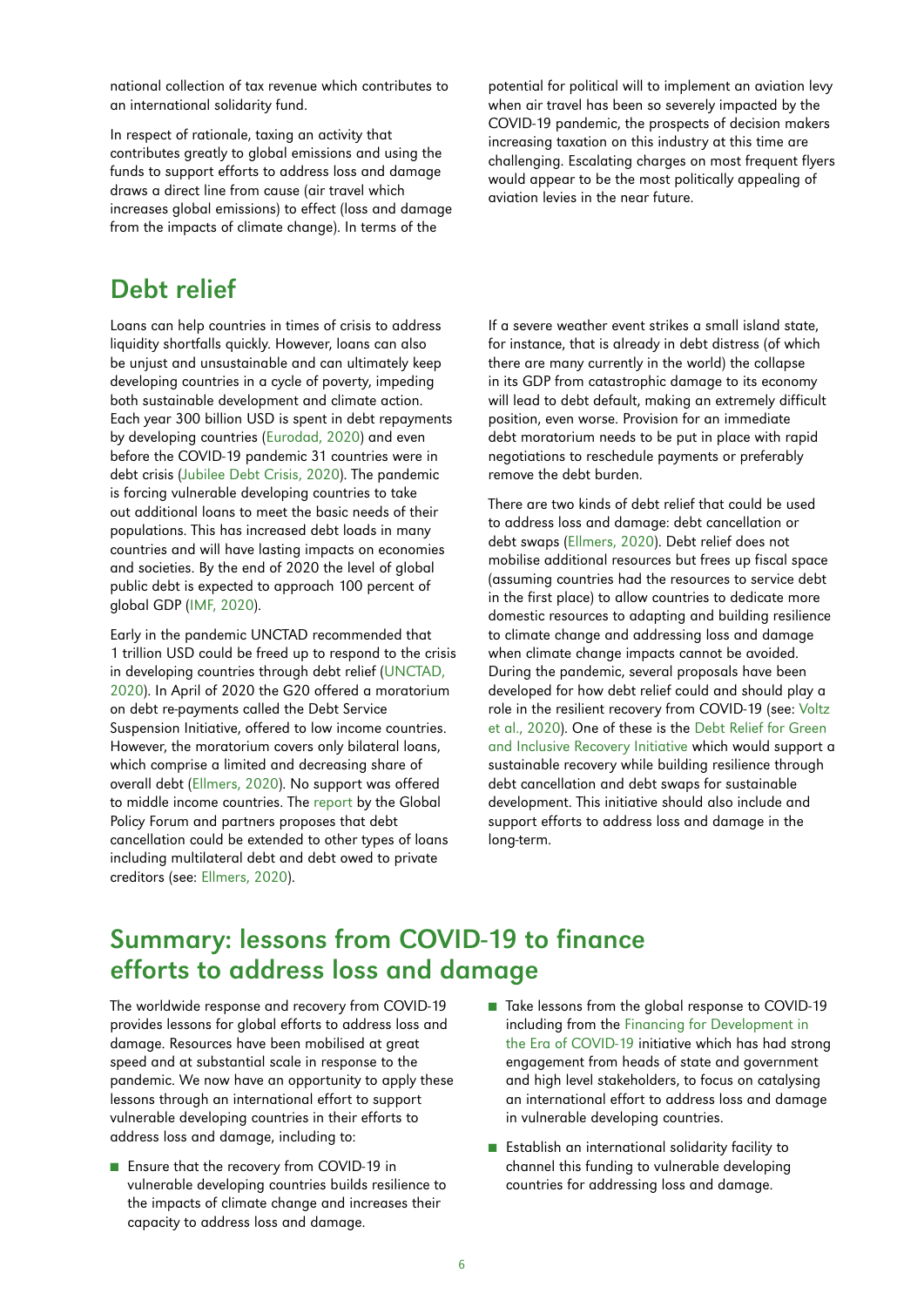- Significantly scale up public finance for vulnerable developing countries to address loss and damage to 150 billion USD by 2030.
- Raise at least an additional 150 billion USD a year by 2030 through alternative and innovative financial tools which have already been identified as having a strong potential for raising finance to address loss and damage.
- Cancel the debt of vulnerable developing countries to free up resources to dedicate to enhancing sustainable development, building resilience to the

#### References

ActionAid (2010). Using Special Drawing Rights for Climate Finance: A Discussion Paper [online] Available at: [http://environmentportal.in/files/sdr\\_for\\_climate\\_finance.](http://environmentportal.in/files/sdr_for_climate_finance.pdf) [pdf](http://environmentportal.in/files/sdr_for_climate_finance.pdf)

ActionAid (2019). Market mechanisms for loss and damage climate finance fail human rights test [online] Available at: [https://actionaid.org/news/2019/market](https://actionaid.org/news/2019/market-mechanisms-loss-and-damage-climate-finance-fail-human-rights-test)[mechanisms-loss-and-damage-climate-finance-fail-human](https://actionaid.org/news/2019/market-mechanisms-loss-and-damage-climate-finance-fail-human-rights-test)[rights-test](https://actionaid.org/news/2019/market-mechanisms-loss-and-damage-climate-finance-fail-human-rights-test)

ActionAid (2020). Ending G7 fossil fuel subsidies could generate \$101 bn to offset climate damages in the Global South by 2026 [online] Available at: [http://](http://environmentportal.in/files/sdr_for_climate_finance.pdf) [environmentportal.in/files/sdr\\_for\\_climate\\_finance.pdf](http://environmentportal.in/files/sdr_for_climate_finance.pdf)

Baarsch, F et al. (2015). Impacts of low aggregate INDCs ambition. Berlin: Climate Analytics [online] Available at: [https://oxfamilibrary.openrepository.com/bitstream/](https://oxfamilibrary.openrepository.com/bitstream/handle/10546/582427/rr-impacts-low-aggregate-indcs-ambition-251115-en.pdf;
jsessionid=C2BF26E9CF0705630671F3821B7C7AE9?
sequence=1) [handle/10546/582427/rr-impacts-low-aggregate-indcs](https://oxfamilibrary.openrepository.com/bitstream/handle/10546/582427/rr-impacts-low-aggregate-indcs-ambition-251115-en.pdf;
jsessionid=C2BF26E9CF0705630671F3821B7C7AE9?
sequence=1)[ambition-251115-en.pdf;jsessionid=](https://oxfamilibrary.openrepository.com/bitstream/handle/10546/582427/rr-impacts-low-aggregate-indcs-ambition-251115-en.pdf;
jsessionid=C2BF26E9CF0705630671F3821B7C7AE9?
sequence=1) [C2BF26E9CF0705630671F3821B7C7AE9?sequence=1](https://oxfamilibrary.openrepository.com/bitstream/handle/10546/582427/rr-impacts-low-aggregate-indcs-ambition-251115-en.pdf;
jsessionid=C2BF26E9CF0705630671F3821B7C7AE9?
sequence=1)

Bank for International Settlements (BIS). Triennial Central Bank Survey: Foreign exchange turnover in April 2019 [online] Available at: [https://www.bis.org/statistics/](https://www.bis.org/statistics/rpfx19_fx.pdf) [rpfx19\\_fx.pdf](https://www.bis.org/statistics/rpfx19_fx.pdf)

Chambwera, M., Njewa, E.D. and D. Loga (2011). The International Air Passenger Adaptation Levy: Opportunity or Risk for Least Developed Countries [online] Available at: [https://www.ldc-climate.org/wp-content/](https://www.ldc-climate.org/wp-content/uploads/2018/02/LDC-paper-series-17.pdf) [uploads/2018/02/LDC-paper-series-17.pdf](https://www.ldc-climate.org/wp-content/uploads/2018/02/LDC-paper-series-17.pdf)

Climate Action Network (2018). Submission on the Scope of the Technical Paper Exploring Sources of Support for Loss and Damage and Modalities for Accessing Support [online] Available at: [https://unfccc.int/sites/default/](https://unfccc.int/sites/default/files/resource/CAN%20Loss%20and%20Damage%20Submission_%20022018.pdf) [files/resource/CAN%20Loss%20and%20Damage%20](https://unfccc.int/sites/default/files/resource/CAN%20Loss%20and%20Damage%20Submission_%20022018.pdf) [Submission\\_%20022018.pdf](https://unfccc.int/sites/default/files/resource/CAN%20Loss%20and%20Damage%20Submission_%20022018.pdf)

Ellmers, B. (2020). Financing Sustainable Development in the Era of COVID-19 and Beyond: An analysis and assessment of innovative policy solutions. Bonn: Brot für die Welt, Global Policy and MISEREOR [online] Available at: [https://www.globalpolicy.org/images/pdfs/](https://www.globalpolicy.org/images/pdfs/Briefing_1220_FSD_Covid-1.pdf) [Briefing\\_1220\\_FSD\\_Covid-1.pdf](https://www.globalpolicy.org/images/pdfs/Briefing_1220_FSD_Covid-1.pdf)

Eurodad (2020). More than 500 civil society organisations call for immediate debt cancellation to help lower-income countries to fight COVID-19 [online] Available at: [https://](https://www.eurodad.org/global_week_of_action_on_debt_cancellation) [www.eurodad.org/global\\_week\\_of\\_action\\_on\\_debt\\_](https://www.eurodad.org/global_week_of_action_on_debt_cancellation) [cancellation](https://www.eurodad.org/global_week_of_action_on_debt_cancellation)

impacts of climate change and addressing loss and damage.

The response to COVID-19 has proven that we can come together in times of crisis and find or create the resources needed to meet evolving needs in timeframes previously thought impossible. We must now build on the solidarity we have witnessed in response to the pandemic to mobilise finance to address loss and damage in vulnerable developing countries, while protecting the human rights of those most affected by the impacts of climate change.

Geddes, A. et al. (2020). Doubling Back and Doubling down: G20 scorecard on fossil fuel funding. Ottawa: IISD [online] Available at: [https://www.iisd.org/system/](https://www.iisd.org/system/files/2020-11/g20-scorecard-report.pdf) [files/2020-11/g20-scorecard-report.pdf](https://www.iisd.org/system/files/2020-11/g20-scorecard-report.pdf)

Ghosh, Jayati (2020). The IMF role in preventing a human rights catastrophe: The crying need for a new SDR issue. The Global Initiative for Economic, Social and Cultural Rights [online] Available at: [https://www.gi-escr.org/blog/](https://www.gi-escr.org/blog/the-imf-role-in-preventing-a-human-rights-catastrophe-the-crying-need-for-a-new-sdr-issue) [the-imf-role-in-preventing-a-human-rights-catastrophe-the](https://www.gi-escr.org/blog/the-imf-role-in-preventing-a-human-rights-catastrophe-the-crying-need-for-a-new-sdr-issue)[crying-need-for-a-new-sdr-issue](https://www.gi-escr.org/blog/the-imf-role-in-preventing-a-human-rights-catastrophe-the-crying-need-for-a-new-sdr-issue)

Hirsch, T. et al. (2019). Climate Finance for Addressing Loss and Damage: How to Mobilize Support for Developing Countries to Tackle Loss and Damage. Berlin: Brot für die Welt [online] Available at: [https://](https://www.brot-fuer-die-welt.de/fileadmin/mediapool/2_Downloads/Fachinformationen/Analyse/ClimateFinance_LossDamage.pdf) [www.brot-fuer-die-welt.de/fileadmin/mediapool/2\\_](https://www.brot-fuer-die-welt.de/fileadmin/mediapool/2_Downloads/Fachinformationen/Analyse/ClimateFinance_LossDamage.pdf) [Downloads/Fachinformationen/Analyse/ClimateFinance\\_](https://www.brot-fuer-die-welt.de/fileadmin/mediapool/2_Downloads/Fachinformationen/Analyse/ClimateFinance_LossDamage.pdf) [LossDamage.pdf](https://www.brot-fuer-die-welt.de/fileadmin/mediapool/2_Downloads/Fachinformationen/Analyse/ClimateFinance_LossDamage.pdf)

IMF (2020). Fiscal Monitor: Policies for the Recovery. Washington, DC: IMF [online] Available at: [https://](https://www.imf.org/en/Publications/FM/Issues/2020/09/30/october-2020-fiscal-monitor#Full%20Report%20and%20Executive%20Summary) [www.imf.org/en/Publications/FM/Issues/2020/09/30/](https://www.imf.org/en/Publications/FM/Issues/2020/09/30/october-2020-fiscal-monitor#Full%20Report%20and%20Executive%20Summary) [october-2020-fiscal-monitor#Full%20Report%20and%20](https://www.imf.org/en/Publications/FM/Issues/2020/09/30/october-2020-fiscal-monitor#Full%20Report%20and%20Executive%20Summary) [Executive%20Summary](https://www.imf.org/en/Publications/FM/Issues/2020/09/30/october-2020-fiscal-monitor#Full%20Report%20and%20Executive%20Summary)

IPCC (2018). Glossary. In: Global Warming of 1.5°C. An IPCC Special Report on the impacts of global warming of 1.5°C above pre-industrial levels and related global greenhouse gas emission pathways, in the context of strengthening the global response to the threat of climate change, sustainable development, and efforts to eradicate poverty [Masson-Delmotte, V., P. Zhai, H.-O. Pörtner, D. Roberts, J. Skea, P.R. Shukla, A. Pirani, W. Moufouma-Okia, C. Péan, R. Pidcock, S. Connors, J.B.R. Matthews, Y. Chen, X. Zhou, M.I. Gomis, E. Lonnoy, T. Maycock, M. Tignor, and T. Waterfield (eds.)]. Geneva: IPCC.

Jubilee Debt Campaian (2020). Countries in crisis [online] Available at: <https://jubileedebt.org.uk/countries-in-crisis>

Legal Response Initiative (2013). International Air Passenger Adaptation Levy under International Law [online] Available at: [https://legalresponse.org/](https://legalresponse.org/wp-content/uploads/2013/09/BP47E-Briefing-Paper-IAPAL-16-July-2013.pdf) [wp-content/uploads/2013/09/BP47E-Briefing-Paper-IAPAL-](https://legalresponse.org/wp-content/uploads/2013/09/BP47E-Briefing-Paper-IAPAL-16-July-2013.pdf)[16-July-2013.pdf](https://legalresponse.org/wp-content/uploads/2013/09/BP47E-Briefing-Paper-IAPAL-16-July-2013.pdf)

Markandya, A. and M. González-Eguino (2018): Integrated Assessment for Identifying Climate Finance Needs for Loss and Damage: A Critical Review. In: Mechler R., Bouwer, L., Schinko, T., Surminski, S. Linnerooth-Bayer, J. (eds): Loss and damage from climate change. Concepts, methods and policy options. Springer, 343-362.